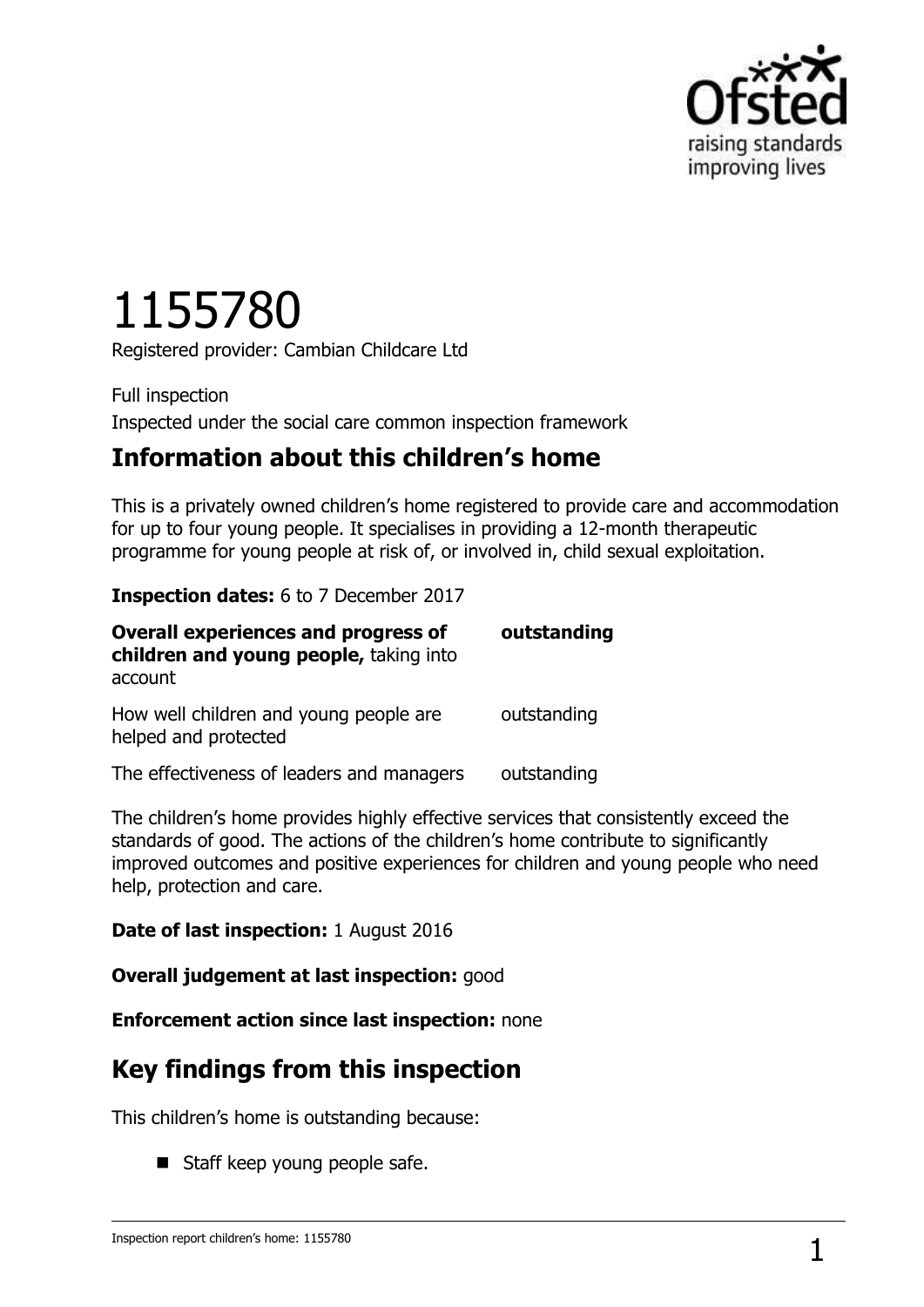

- Young people feel prepared for their futures. They believe that they will make safer choices because of the work that they have undertaken with staff.
- Staff respond quickly and effectively in an emergency.
- The registered manager's understanding and consideration of risk is exceptional.
- The registered manager and staff allow young people to make choices and learn from their experiences in a safe and protective environment.
- Young people make exceptional progress.
- The registered manager and staff undertake research to learn and improve their practice.
- The management team is inspirational.
- The registered manager's expectations of staff are high. Staff meet these expectations and are proud of the work that they do.
- Partnership working with other agencies is excellent.
- Managers and staff have determination and drive to achieve the best outcomes for the young people that they support.

## **Recent inspection history**

| <b>Inspection date</b> | <b>Inspection type</b> | <b>Inspection judgement</b> |
|------------------------|------------------------|-----------------------------|
| 01/08/2016             | Full                   | Good                        |
| 14/04/2016             | Full                   | Inadequate                  |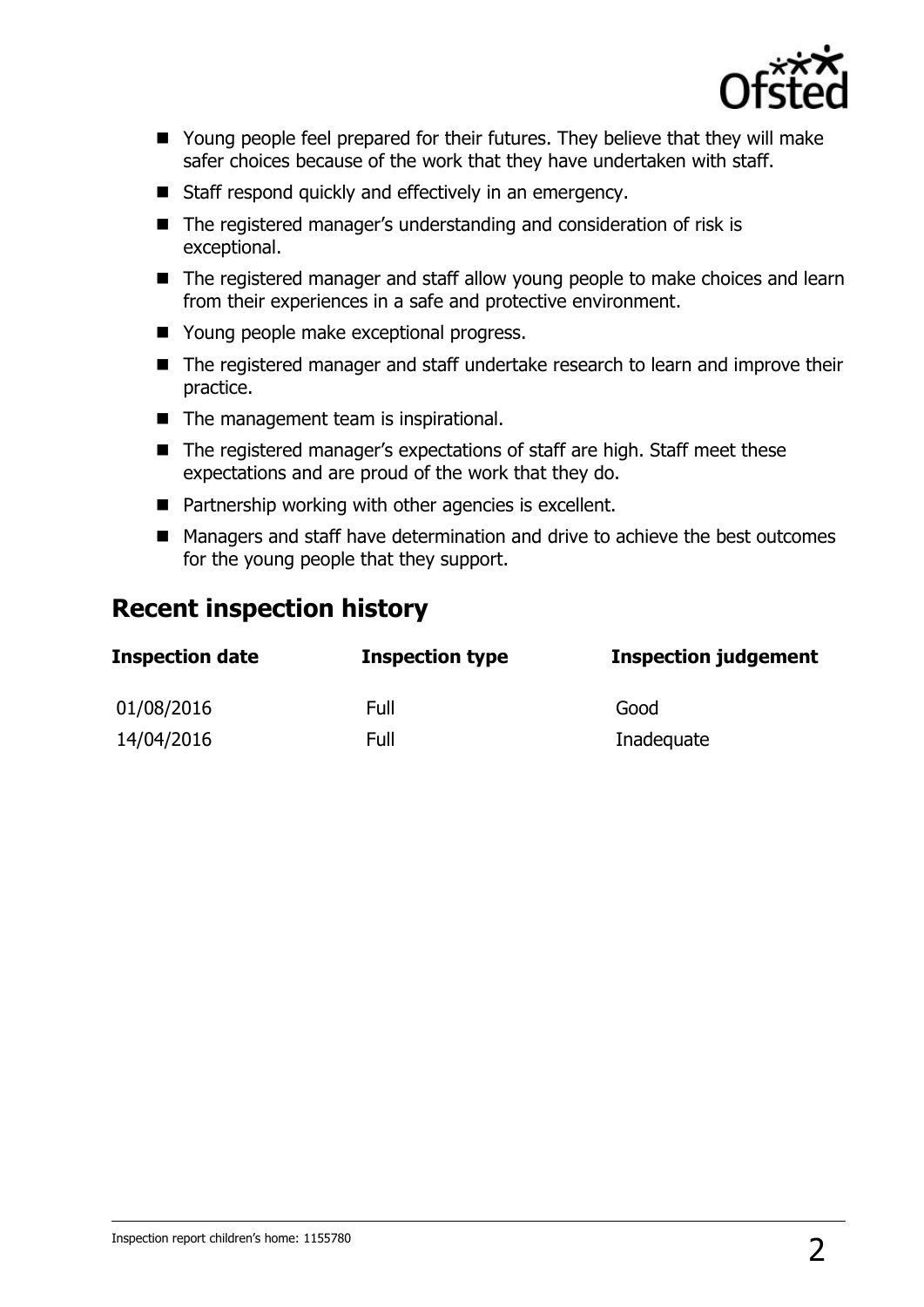

# **Inspection judgements**

#### **Overall experiences and progress of children and young people: outstanding**

Young people develop excellent relationships with staff. Managers and staff are committed to helping young people understand the trauma that they have previously experienced. They are persistent in their efforts to keep young people safe now and in the future. One young person told the inspector, 'I love it here... Staff helped me understand the risk I was at. They have helped me so much. They taught me more about myself than I knew about myself.' Consequently, young people thrive and feel valued by the staff that care for them.

Staff also form exceptional relationships with young people's family members and professionals. One social worker said, 'I would recommend the provision to any other young person in a similar circumstance.' A police officer explained that a young person has made significant progress since moving to the home, stating, 'The improvement is overwhelming. The staff are the main reason this change has happened; I cannot fault the placement or the staff.'

Young people's progress is outstanding. For example, one young person's education attendance has significantly increased to 100%. Before moving to the home, she had refused to attend school. Another is in college and is also working part time. Staff find innovative and creative ways to engage young people in education when they are struggling to attend school. This includes visiting museums, and matching their interests to educational activities. Staff expect all young people to attend education; they have high aspirations for them and believe that they can achieve. This gives young people self-belief.

Staff ensure that they provide individualised care to each young person. Managers and staff undertake research to help them understand each young person's experiences. For example, staff have researched child sexual exploitation case studies in the local authorities from where young people have come. This allows staff to share their learning and educate young people to avoid such risks in the future.

Young people engage regularly in individual sessions with staff. One young person explained, 'It is like a weight is lifted from your shoulders.' The work undertaken with young people is relevant and focused. This supports young people to make progress in all areas of their lives.

Staff put young people at the centre of the care that they provide. They listen to them and ensure that they take their wishes and feelings seriously, strongly advocating for them when this is required. Staff celebrate achievements and progress. Young people receive trophies with positive personalised messages attached. Young people display these proudly in their bedrooms. As a result, young people's self-esteem grows and they learn about appropriate and positive behaviours.

Physical interventions rarely occur because of the positive relationships between staff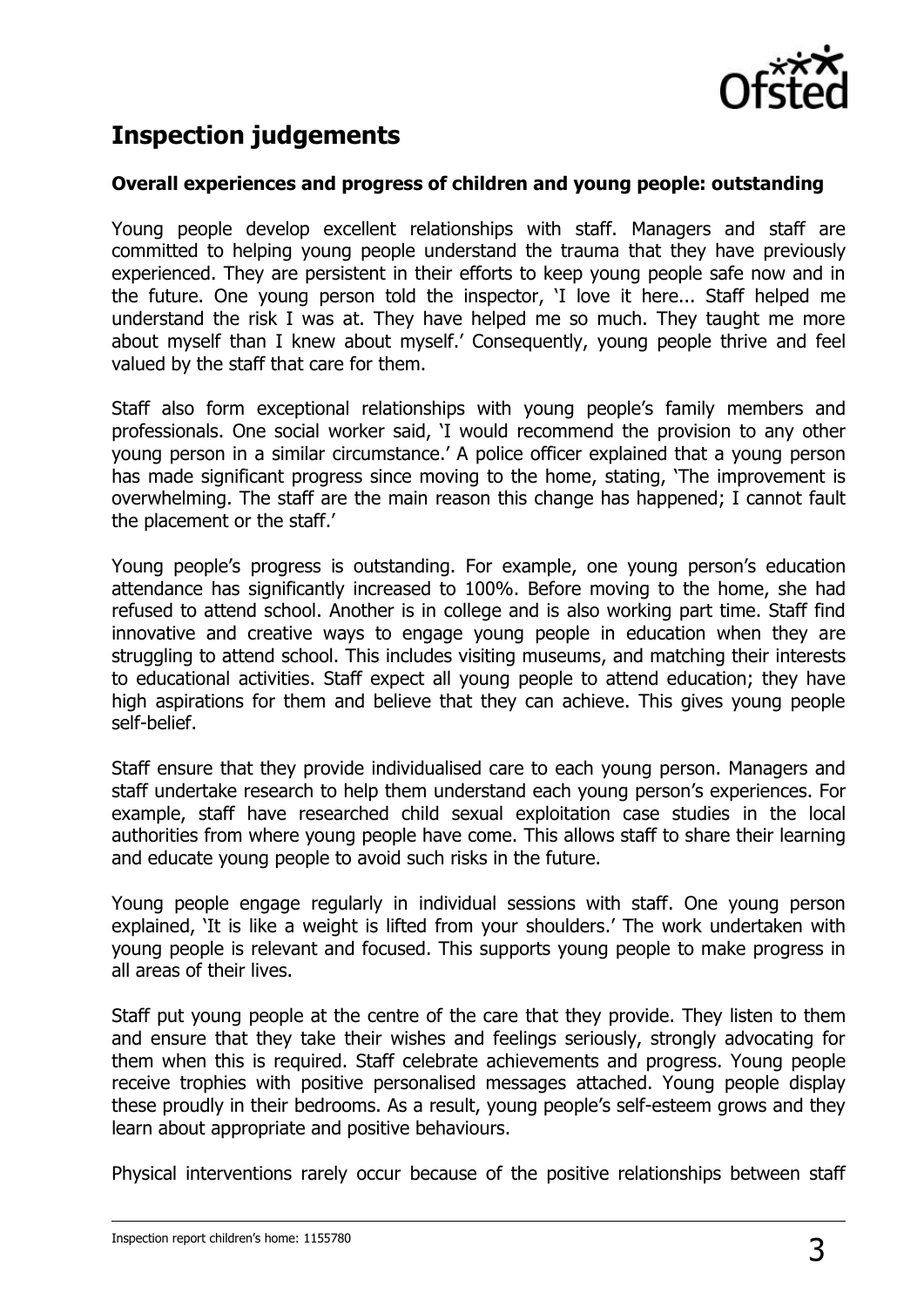

and young people and the awareness that staff have of potential issues.

Staff support young people very effectively to develop the skills that they need as they approach adulthood. Staff award young people with certificates in recognition of the progress that they have made. Staff empower young people and support them to have a voice. For example, staff assisted a young person to get an advocate and a solicitor. They then arranged a meeting with the head of service from her local authority to discuss her future care and some concerns that the young person had. Another young person told the inspector, 'I feel I am prepared for my future. I am very grateful to the staff and all they want is what is best for you, they want to help you.' Consequently, young people become more confident. They feel empowered and are well prepared for the future.

#### **How well children and young people are helped and protected: outstanding**

The registered manager makes sure that planning, risk assessment and risk management processes are of the highest quality. For example, risks are pre-empted, reviewed regularly and strategies are put in place to reduce them. This ensures that young people feel safe and are safe. The registered manager and the staff team are intuitive. They know young people well and identify potential risks and triggers. Planning to reduce these risks is detailed and highly effective. For example, staff undertake 'mock drills' simulating what would happen if the young people were to go missing from the home. This is very effective. For example, on one occasion, a young person was kept safe when she attempted to go missing because staff knew how to respond quickly and effectively. Due to the exceptional diligence of the staff, young people do not go missing. This is a highly significant improvement from the behaviours that they displayed before they moved in. A young person told the inspector, 'I feel safe; this house wants the best for us.'

The registered manager and staff provide excellent specialist support to young people who have been involved in, or are at risk of, sexual exploitation. Young people attribute their feelings of safety to this support. For example, one young person said, 'Staff show you the risks you were at and what could have happened or would happen if you carry on being at risk; they show you why.'

The registered manager and staff liaise closely with the local police force and young people's home police forces before young people move into the home and throughout their stay. The local police visit the home every month to promote positive relationships with young people and share information with staff. When young people make disclosures about previous abuse, staff support them to talk to the police. Young people have displayed immense bravery. Their evidence has contributed to a number of convictions. A police officer explained, 'I have constant updates from the staff. If [the young person] makes any disclosures, they are documented very well and sent to me to then continue with any investigation that may need to take place.'

The registered manager and staff protect young people very effectively. However, they expertly balance this with a realistic view that young people need to take measured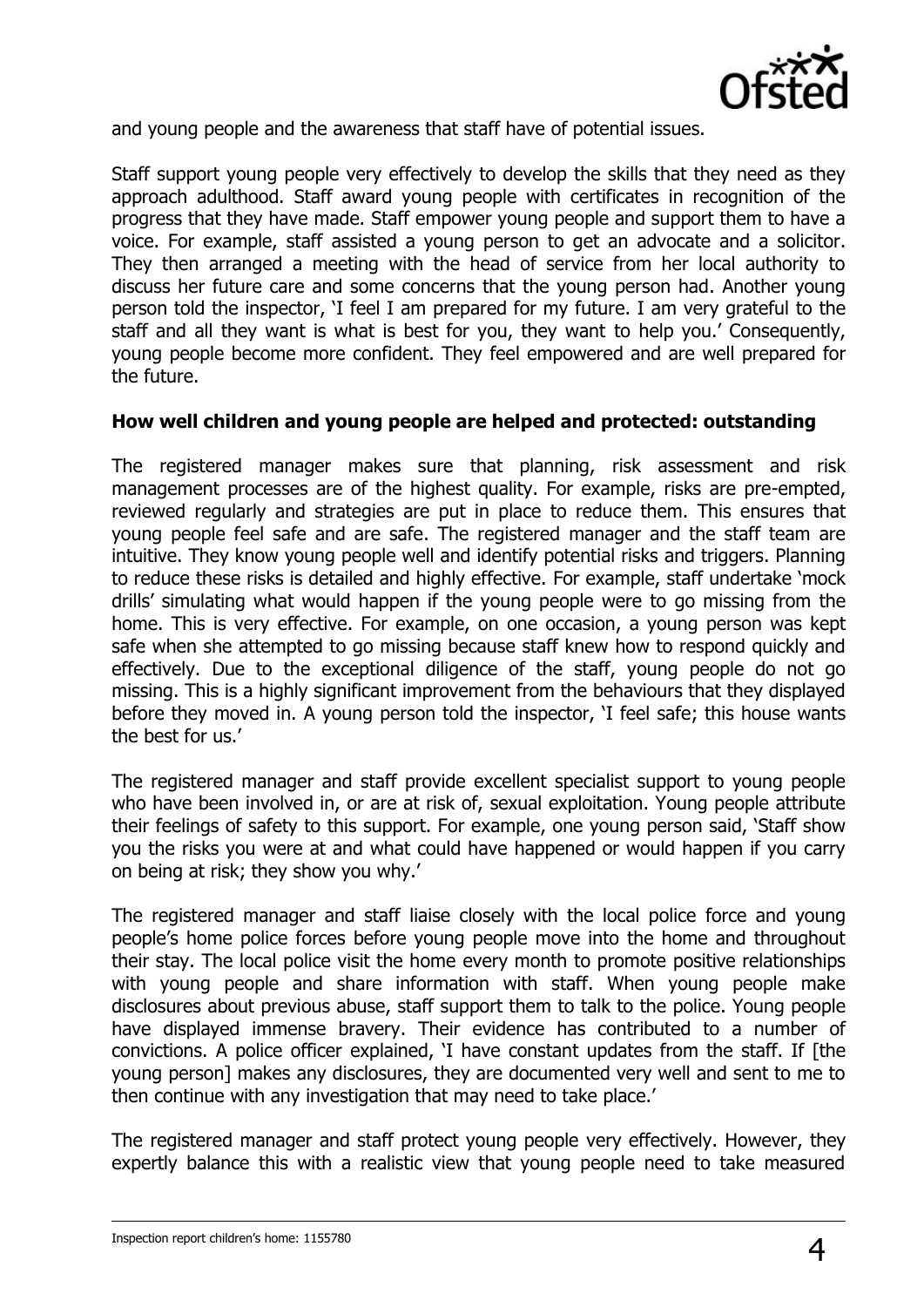

risks. For example, young people work towards 'free time' in the community, independent travel, use of the internet and mobile phones. This effective balance is achieved through excellent risk assessments which are regularly reviewed and adapted to meet young people's individual needs and circumstances. A police officer shared that staff initially 'restrict young people's alone time and provide constant one-to-one support, which is what the young people need. Eventually, more independent time is given.'

A parent also shared how pleased she was with the staff team's ability to safeguard her daughter. This has also resulted in their relationship improving. She said, 'The staff have protected, and are continuing to safeguard, my daughter. They help her deal with her emotions and set out clear-cut boundaries for her. This has, in turn, helped me and [the young person] develop a healthy relationship.'

#### **The effectiveness of leaders and managers: outstanding**

The registered manager and the deputy manager are inspirational. The registered manager's enthusiasm filters down throughout the staff team. Staff share his passion to achieve the best outcomes for young people.

While the registered manager's main focus is on the young people, he understands the importance of a happy, content and high-functioning staff team. Staff told the inspector that the registered manager was very accommodating. For example, he adapts shift patterns as long as it does not impact on the young people. A member of staff said that managers 'see the bigger picture'.

The registered manager provides staff with regular and effective supervision. This is in addition to regular monthly meetings where the registered manager recognises the positive work of the staff. Staff feel supported, valued and motivated as a result.

The registered manager has a clear understanding of the strengths of each staff member and is able to achieve the best from his staff team. He is also effective in challenging practice that is not up to his high standards or expectations. He does this in a supportive and reflective manner, promoting opportunities to learn and develop. One member of staff told the inspector that she receives 'great management and great support'. She also shared that the registered manager 'sees the potential in the staff team and helps us progress. I love it, I am so happy to be here.'

The registered manager has developed a highly experienced staff team. The staff have the relevant skills and training to ensure that they meet young people's needs. When the staff undertake training, the registered manager tests their knowledge with fun quizzes to further develop and instil the messages learned.

The registered manager and staff undertake research on an ongoing basis, when potential risks are identified and to improve practice. This is reflected in the exceptional quality of care that young people receive, particularly in relation to the area of child sexual exploitation. This research informs the work that is undertaken with young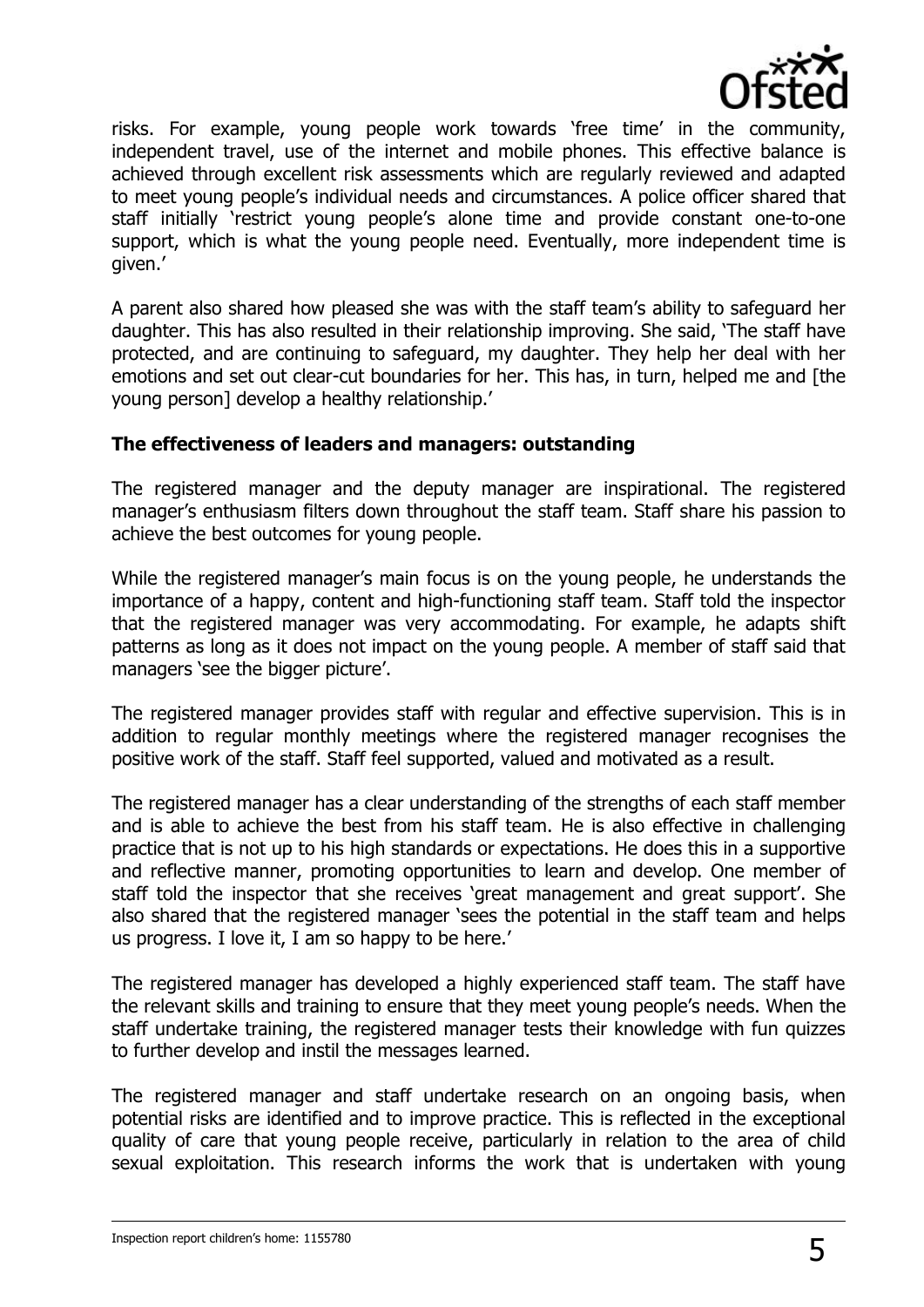

people. The registered manager and staff strive relentlessly to promote positive outcomes for young people while developing their self-esteem and confidence and ensure that young people are more resilient in the future.

## **Information about this inspection**

Inspectors have looked closely at the experiences and progress of children and young people. Inspectors considered the quality of work and the differences made to the lives of children and young people. They watched how professional staff work with children and young people and each other and discussed the effectiveness of help and care provided. Wherever possible, they talked to children and young people and their families. In addition, the inspectors have tried to understand what the children's home knows about how well it is performing, how well it is doing and what difference it is making for the children and young people whom it is trying to help, protect and look after.

Using the 'Social care common inspection framework', this inspection was carried out under the Care Standards Act 2000 to assess the effectiveness of the service, how it meets the core functions of the service as set out in legislation, and to consider how well it complies with the Children's Homes (England) Regulations 2015 and the 'Guide to the children's homes regulations including the quality standards'.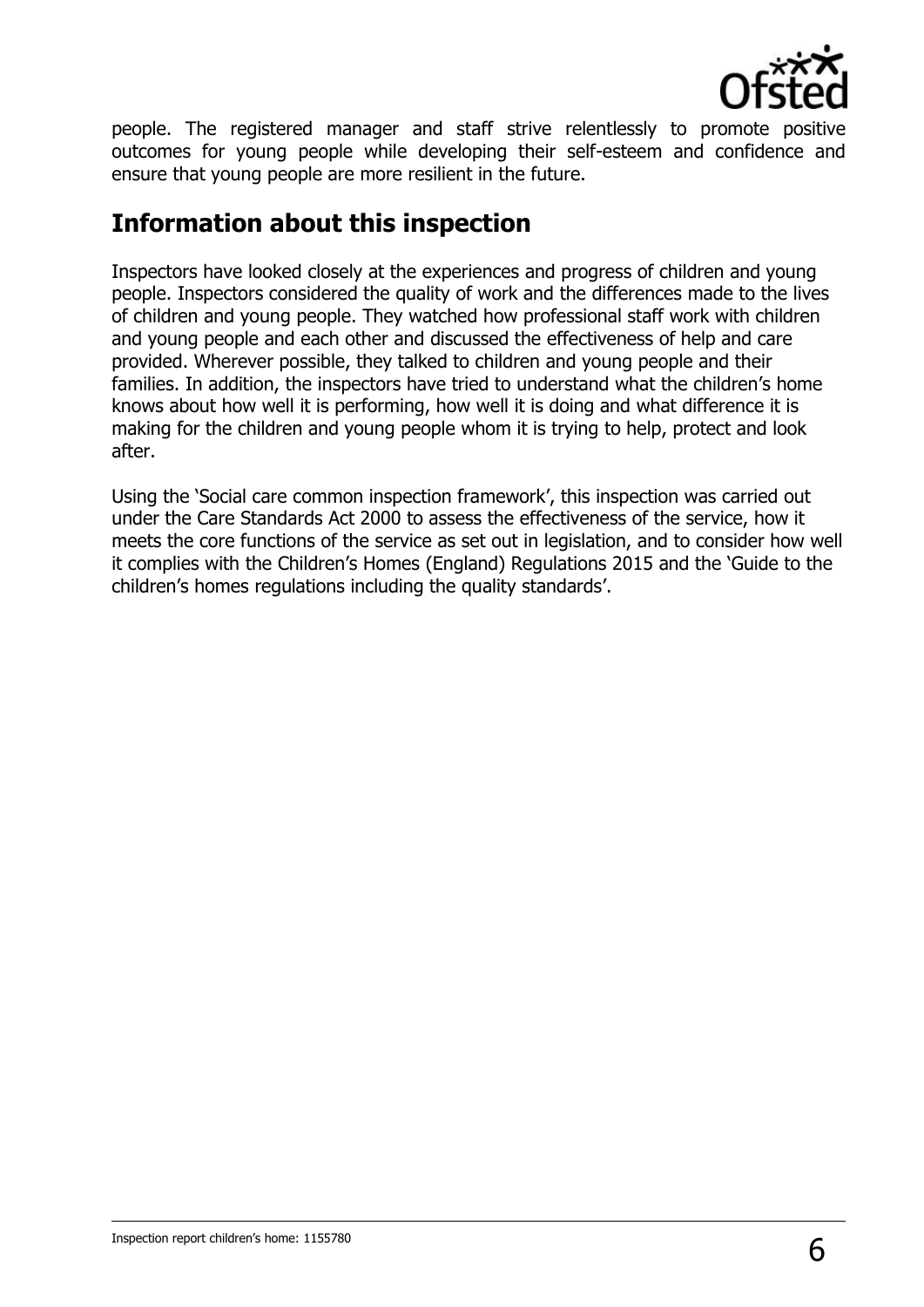

# **Children's home details**

**Unique reference number:** 1155780

**Provision sub-type:** Children's home

**Registered provider:** Cambian Childcare Ltd

**Registered provider address:** Cambian Group, 4th Floor, Waterfront Building, Chancellors Road, Hammersmith Embankment, London W6 9RU

**Responsible individual:** Bethan Davies

**Registered manager:** Jack Smallman

## **Inspector**

Lisa O'Donovan, social care inspector